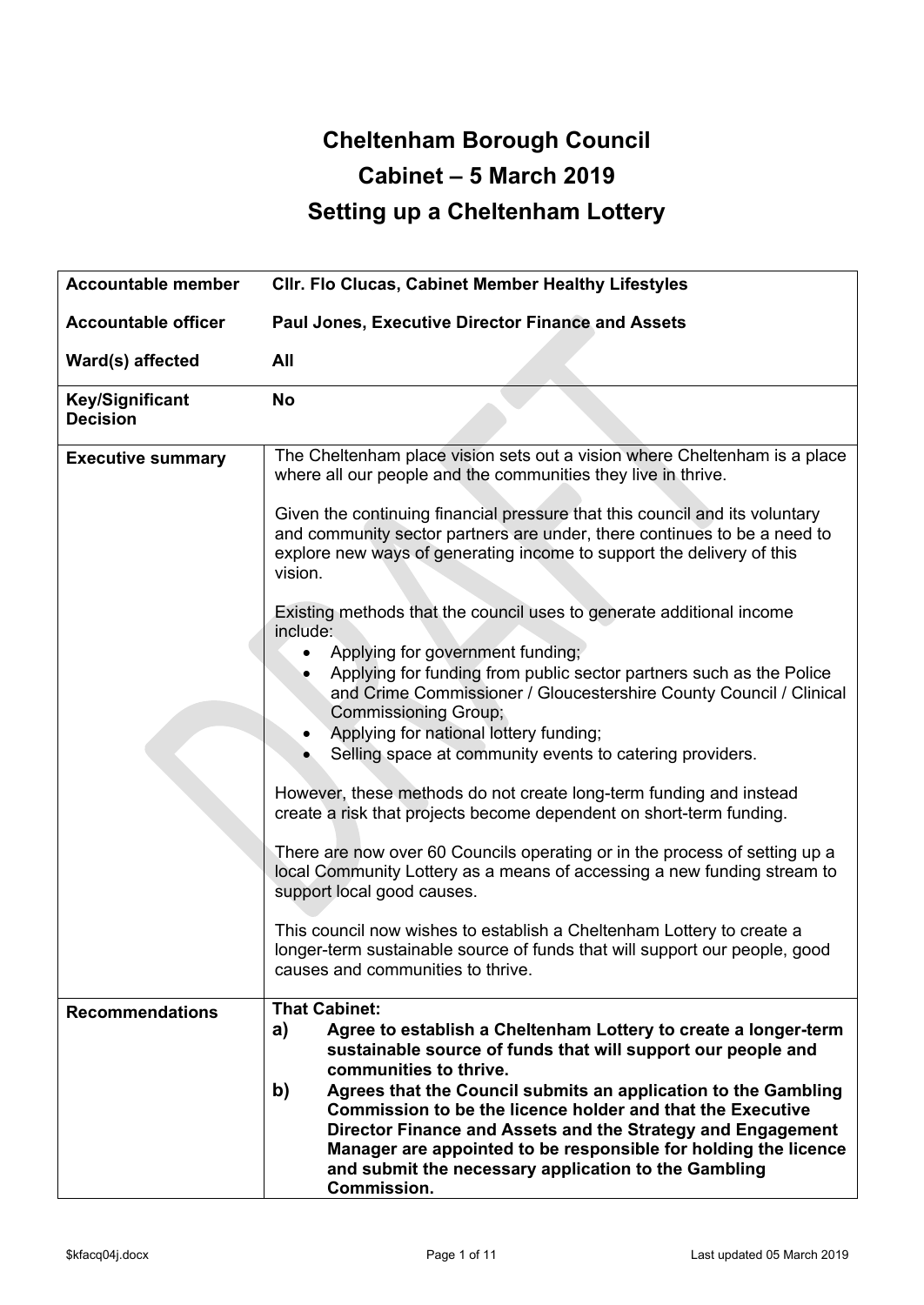| C)<br>d)<br>e)<br>f)<br>g)<br>h) | Agrees to the proposed allocation of proceeds as set out in<br>paras 3.2 to 3.5 and that the beneficiary of the central fund is<br>the No Child Left Behind year of action until at such point that<br>Cabinet agrees a replacement good cause.<br>Agrees the proposed eligibility criteria as set out in appendix 2.<br>Agrees that the lottery is managed by an external lottery<br>manager.<br>Agrees that Gatherwell Ltd is appointed as the external lottery<br>manager. This to be for a period of 3 years from 1 April 2019 to<br>31 March 2022.<br>Agrees to a waiver to expedite this contract a set out in para 4.9.<br>Delegates responsibility to the Strategy and Engagement<br>Manager, in consultation with the Cabinet Member Healthy |
|----------------------------------|-------------------------------------------------------------------------------------------------------------------------------------------------------------------------------------------------------------------------------------------------------------------------------------------------------------------------------------------------------------------------------------------------------------------------------------------------------------------------------------------------------------------------------------------------------------------------------------------------------------------------------------------------------------------------------------------------------------------------------------------------------|
|                                  | Lifestyles to agree the supporting policy framework prior to the<br>submission of the application to the Gambling Commission.                                                                                                                                                                                                                                                                                                                                                                                                                                                                                                                                                                                                                         |
|                                  |                                                                                                                                                                                                                                                                                                                                                                                                                                                                                                                                                                                                                                                                                                                                                       |
|                                  |                                                                                                                                                                                                                                                                                                                                                                                                                                                                                                                                                                                                                                                                                                                                                       |

| <b>Financial implications</b> | The set-up of the lottery requires an initial investment of circa £1,000<br>licensing costs, £5,000 for the Gatherwell operating platform and some<br>marketing costs. This will be found within existing budgets.<br>Ongoing costs to run the lottery would be the cost of the licence renewal<br>and some level of marketing and promotions; estimated up to £3,000 per<br>annum. |  |  |  |  |  |
|-------------------------------|-------------------------------------------------------------------------------------------------------------------------------------------------------------------------------------------------------------------------------------------------------------------------------------------------------------------------------------------------------------------------------------|--|--|--|--|--|
|                               | The business case estimates a net return to good causes of £90,324 per<br>annum if taken up by 3% of the player population of the borough.                                                                                                                                                                                                                                          |  |  |  |  |  |
|                               | The lottery will then deliver an income stream direct to the good causes or<br>to the council for distribution with grants, relative to the number of ticket<br>sales.                                                                                                                                                                                                              |  |  |  |  |  |
|                               | Contact officer: Paul.Jones@cheltenham.gov.uk, 01242 264365                                                                                                                                                                                                                                                                                                                         |  |  |  |  |  |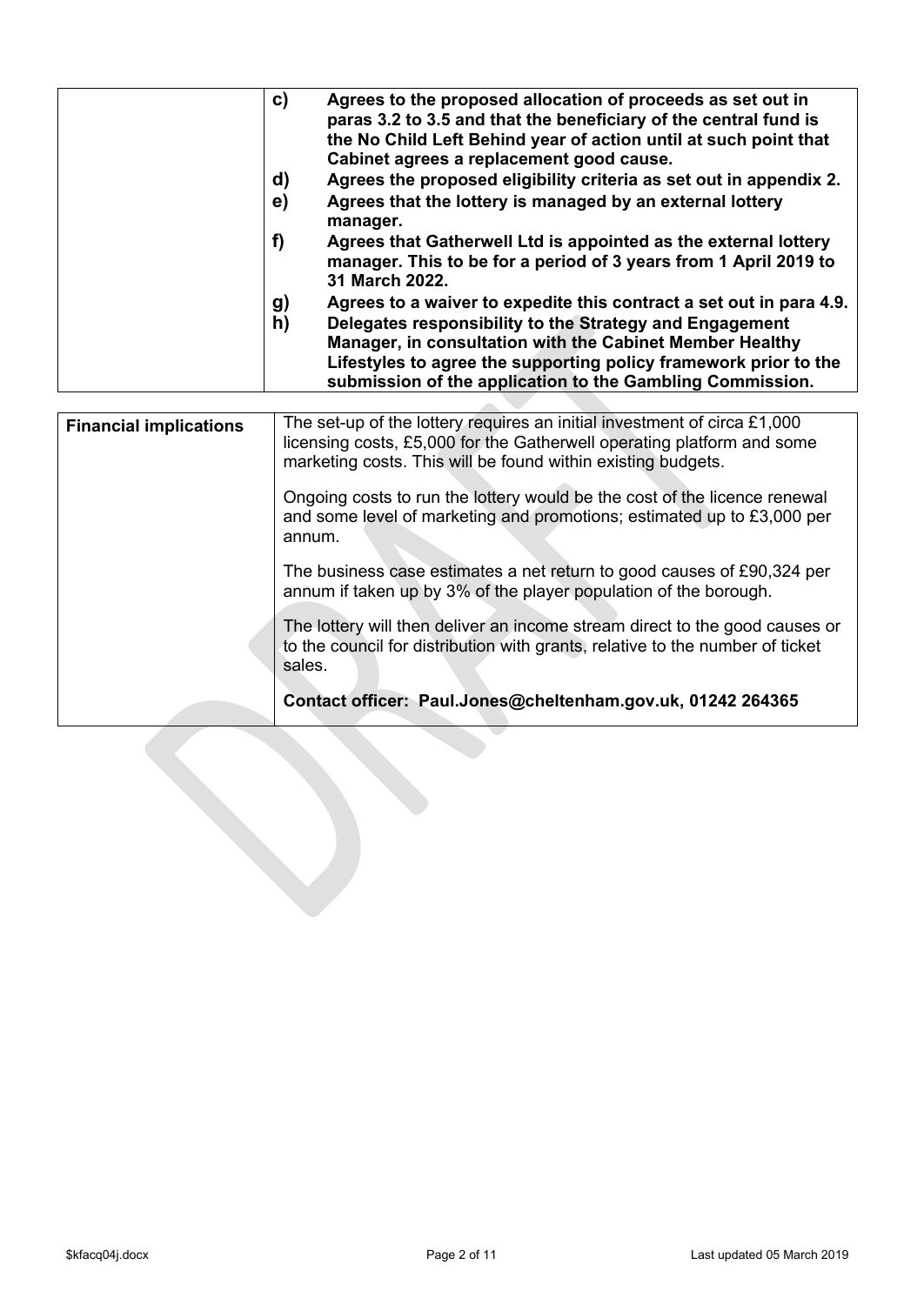| <b>Legal implications</b>                                           | The power to set up a lottery is within the general power of competence<br>conferred by Section 1 of the Localism Act 2011.                                                                                                                                                                                                                                                                                                                                          |
|---------------------------------------------------------------------|----------------------------------------------------------------------------------------------------------------------------------------------------------------------------------------------------------------------------------------------------------------------------------------------------------------------------------------------------------------------------------------------------------------------------------------------------------------------|
|                                                                     | The Gambling Act 2005 (the 'Act') creates eight categories of permitted<br>lottery, one of which is a local authority lottery.                                                                                                                                                                                                                                                                                                                                       |
|                                                                     | The Act requires the Council to apply for an operating licence and it must<br>comply with specific licence conditions and relevant codes of practice<br>which are published by the Gambling Commission.                                                                                                                                                                                                                                                              |
|                                                                     | The Council can appoint an External Lottery Manager (ELM) to run all or<br>part of its lottery under S257 of the Act. However the Council would be<br>responsible for ensuring the lottery operates lawfully if an ELM is<br>appointed, and this report recommends the Executive Director Finance<br>and Assets and the Strategy and Engagement Manager be appointed as<br>responsible officers/licence holders for this purpose.                                    |
|                                                                     | Gatherwell Limited is the operator of nearly 60 established or planned<br>local authority lotteries, and is the preferred partner for the CBC lottery<br>scheme. Given the specialist nature of this scheme and that there is no<br>satisfactory alternative, a waiver to Contract Rules should be agreed by<br>the budget holder in consultation with the Section 151 Officer and the<br>Council's solicitor and documented accordingly.<br><b>Contact officer:</b> |
|                                                                     | <b>Peter Lewis</b><br><b>Borough Solicitor</b>                                                                                                                                                                                                                                                                                                                                                                                                                       |
|                                                                     | <b>One Legal</b>                                                                                                                                                                                                                                                                                                                                                                                                                                                     |
|                                                                     | peter.lewis@tewkesbury.gov.uk<br>01684 272067                                                                                                                                                                                                                                                                                                                                                                                                                        |
| <b>HR implications</b><br>(including learning and<br>organisational | The two licence holders will be required to undertake a rigorous<br>application to the Gambling Commission and will receive training from the<br>ELM.                                                                                                                                                                                                                                                                                                                |
| development)                                                        | Staff and Members would all be eligible to play the lottery. The only<br>exclusions recommended would be the two licence holders.                                                                                                                                                                                                                                                                                                                                    |
|                                                                     | <b>Contact officer</b><br><b>Carmel Togher</b><br><b>HR Business Partner</b><br><b>Business Support Services</b><br>carmel.togher@publicagroup.uk<br>01242 264391                                                                                                                                                                                                                                                                                                    |
| <b>Key risks</b>                                                    | If the council is seen as promoting gambling this could impact on the<br>reputation of the council                                                                                                                                                                                                                                                                                                                                                                   |
|                                                                     | If the lottery is seen as promoting unhealthy gambling behaviour then this<br>may impact on the reputation of the council                                                                                                                                                                                                                                                                                                                                            |
|                                                                     | If the lottery is not as popular as predicted, then there will be lower than<br>predicted sums of funding being made available to support good causes or<br>to cover the annual costs of running the lottery.                                                                                                                                                                                                                                                        |
|                                                                     | If an organisation gets accepted as beneficiary and then uses the funds<br>fraudulently.                                                                                                                                                                                                                                                                                                                                                                             |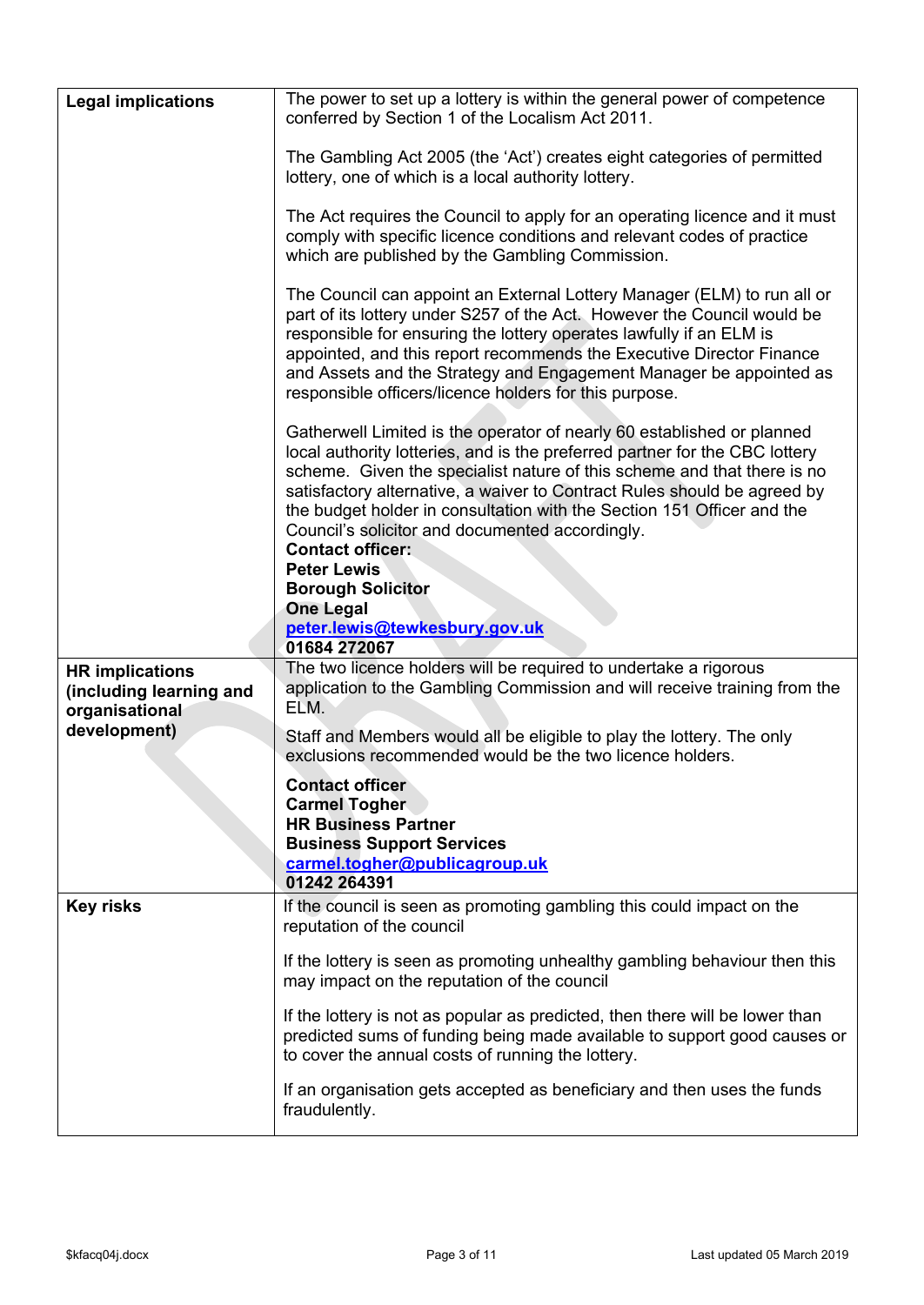| <b>Corporate and</b><br>community plan<br><b>Implications</b>     | Financial sustainability is a key issue in the Council's Corporate Plan.<br>Whilst the development of a Community Lottery is not specified, this<br>project clearly supports the themes of People and Communities thrive and<br>Culture and Creativity thrive. |  |  |  |  |  |  |
|-------------------------------------------------------------------|----------------------------------------------------------------------------------------------------------------------------------------------------------------------------------------------------------------------------------------------------------------|--|--|--|--|--|--|
| <b>Environmental and</b><br>climate change<br><b>implications</b> | The delivery of the Community Lottery is an online activity hosted by and<br>External Licensed Management company. There will be no impact on the<br>Council's operating environment.                                                                          |  |  |  |  |  |  |
| <b>Property/Asset</b><br><b>Implications</b>                      | The Delivery of the Community Lottery will not impact on Property and the<br>Council will not be developing any physical assets.<br>Contact officer: Dominic.Stead@cheltenham.gov.uk                                                                           |  |  |  |  |  |  |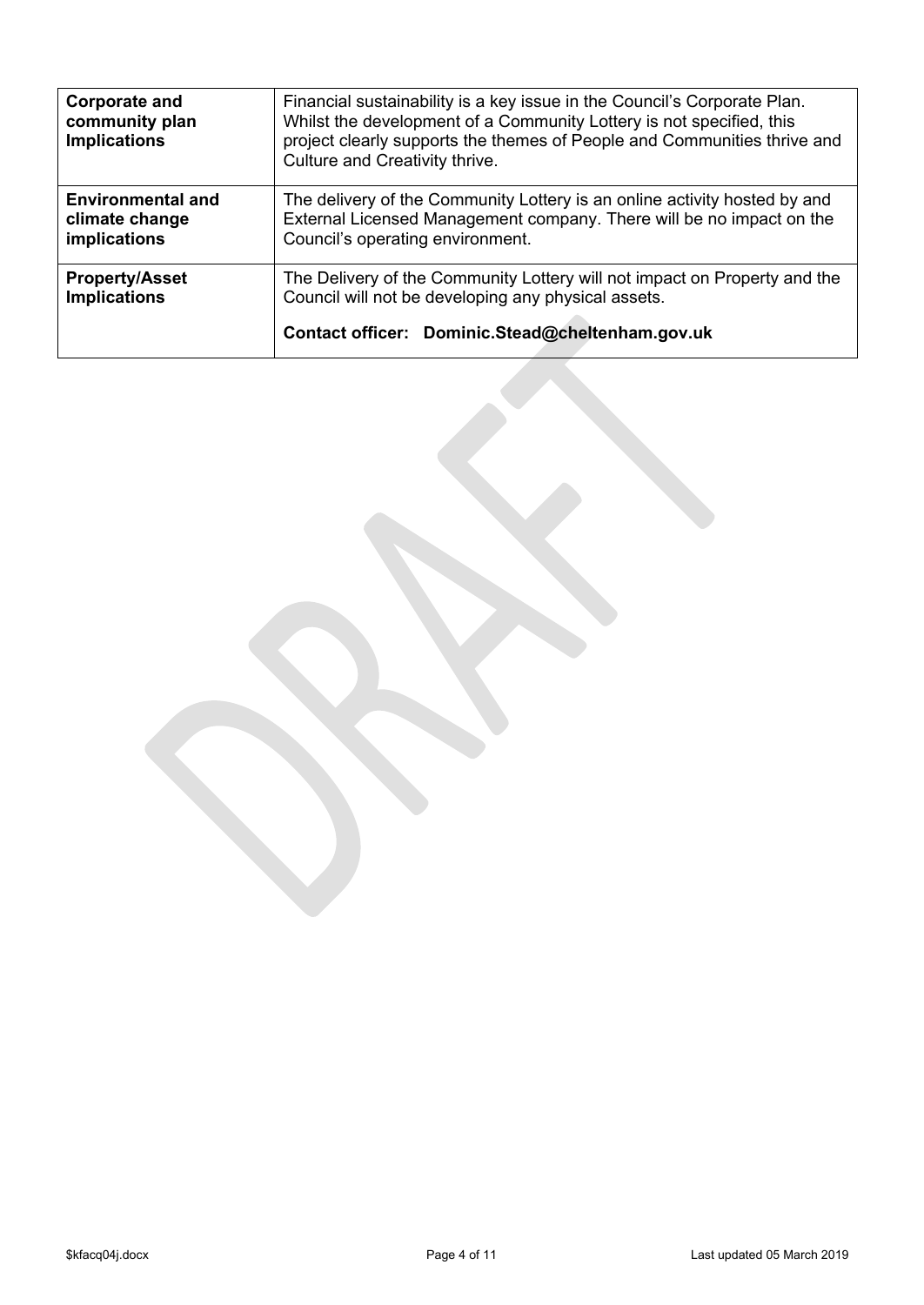# **1. Background**

- **1.1** The Cheltenham Place Vision sets out a vision where Cheltenham is a place where all our people and the communities they live in thrive.
- **1.2** Given the continuing financial pressure that this council and its voluntary and community sector partners are under, there continues to be a need to explore new ways of generating income to support the delivery of this vision.
- **1.3** Existing methods that the council uses to generate additional income include:
	- Applying for government funding;
	- Applying for funding from public sector partners such as the Police and Crime Commissioner / Gloucestershire County Council / Clinical Commissioning Group;
	- Applying for national lottery funding;
	- Selling space at community events to catering providers.
- **1.4** However, these methods do not create long-term funding and instead create a risk that projects become dependent on short-term funding.
- **1.5** There are now over 60 Councils operating or in the process of setting up a local Community Lottery as a means of accessing a new funding stream to support local good causes.
- **1.6** This council now wishes to establish a Cheltenham Lottery to create a longer-term sustainable source of funds that will support our people, good causes and communities to thrive.

# **2. About lotteries**

- **2.1** Lotteries have long been a way for smaller organisations to raise income. They are regulated by the Gambling Act 2005. There are different types of lotteries available; the proposal for a Cheltenham Lottery falls within the category of 'society lotteries'. Society lotteries are promoted for the benefit of a non-commercial society.
- **2.2** There are two variants of society lotteries, the main difference being who issues the licence local authorities permit small lotteries and the Gambling Commission permits large lotteries. As the proposed Cheltenham Lottery has a potential top prize of £25,000 it would be considered as a large society lottery and hence an application would have to be made to the Gambling Commission.
- **2.3** The Council would be the overall licence holder with two responsible officers named to administer it. The licence is renewable annually and the licence holders will be required to provide monthly returns to the commission.
- **2.4** Gatherwell provide Legal Compliance training for the licence holders and will continue to act as consultant experts under their contract with CBC.

## **3. The allocation of proceeds**

**3.1** Whatever the type of lottery, they have to deliver a minimum of 20% of proceeds to good causes. It is proposed that 60% of the proceeds of the Cheltenham Lottery are allocated to good causes. This will be on the following model: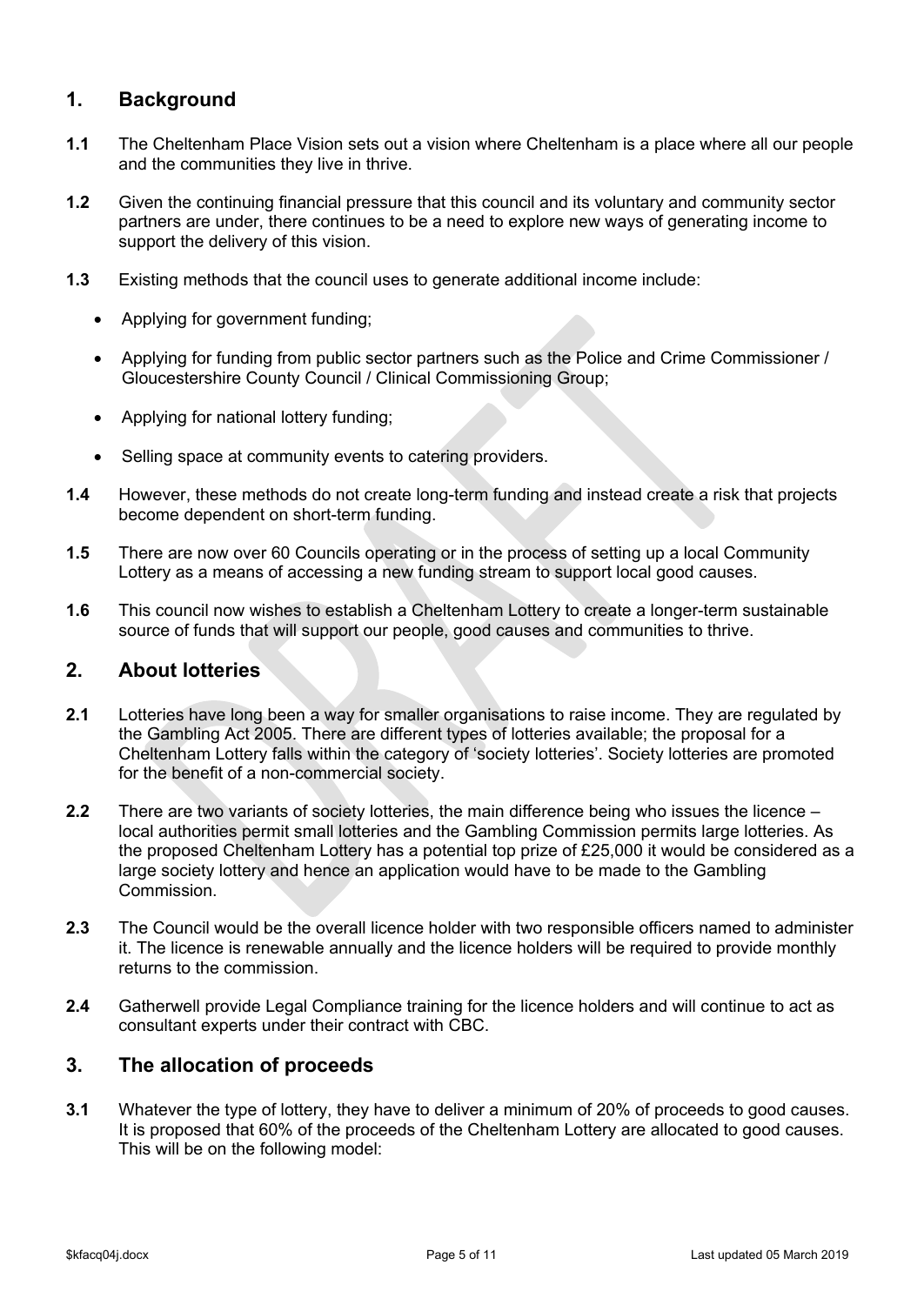- **3.2** Specific Good Causes It is proposed that 50% of the proceeds are allocated to groups that 'sign-up' to take part in the lottery for their good cause. By signing up they would have their own web page for the lottery helping them in engaging players and raising income. This option removes a number of hurdles for groups who might struggle to take part in their own lotteries (eg holding own license and setting up infrastructure to enable the lottery to run).
- **3.3** As the Licenced Operator the Council would manage the good causes joining the scheme to ensure that they comply with the specific eligibility criteria set out in appendix 2. Players buying tickets through specific web pages would know that the profits are for that specific good cause. This in turn motivates the group to gain more players to support their specific cause. This option in effect operates as an 'umbrella' scheme within the main Cheltenham Lottery.
- **3.4** Central Fund It is proposed that 10% of the proceeds are held by the Borough Council and are applied to a chosen good cause. It is proposed that this good cause is the No Child Left Behind year of action. A motion for the Council to support the year of action gained unanimous political support at full council on 10 December. The lottery funds would be used to directly support projects that will benefit local children and will therefore be charitable in purpose. The funding will not be used to support the statutory spending by the council, nor any of the council's running costs associated with the year of action.
- **3.5** In addition, if a player chooses not to name a specific good cause, 60% (50% + 10%) of their proceeds would go by default to the No Child Left Behind year of action.

## **4. Options for the management of the lottery**

- **4.1** The options for delivery of a lottery are either in house or through an External Lottery Manager (ELM).
- **4.2** In-house This option would see the setting up of the necessary posts and systems to run a lottery in-house. This has not been fully costed, but it is considered somewhere in the region of a £80-100k for set-up costs alone. This would include a lottery manager and the necessary development of software systems to enable the lottery to run.
- **4.3** External Lottery Manager (ELM)- This option would see a partnership with an existing deliverer of lotteries in the market place. This in effect means 'buying in' the skills and expertise of an existing provider and sharing the risk with them to deliver the lottery. The ELM will deliver all aspects of running the lottery, from ticket payments, prize management and licensing, and share with CBC and the good causes the role of marketing.
- **4.4** Balancing the set up costs, unknown player numbers and the skills base needed to run a lottery effectively the preferred option is to use an ELM.
- **4.5** In addition, the lottery will only be available online. All sales for the lottery would operate via a dedicated website (specific good causes would have their own landing pages), and be funded via an online direct debit or payment card for tickets. This minimises the costs of distribution and sales associated with over the counter methods.
- **4.6** Gatherwell Ltd. developed the proposed model in partnership with Aylesbury Vale District Council. It is a purely online scheme and Gatherwell provide the digital platform as well as manage the overall scheme providing the council with expert support and running day to day contact with both players and good cause.
- **4.7** It is currently the only online only model to operate such that the players choose the causes to support with comprehensive methods of payment.
- **4.8** The Council will hold a contract with Gatherwell and there is a one off set up fee of £5,000 to customise the platform to the Cheltenham brand. Ongoing costs are taken from ticket sales which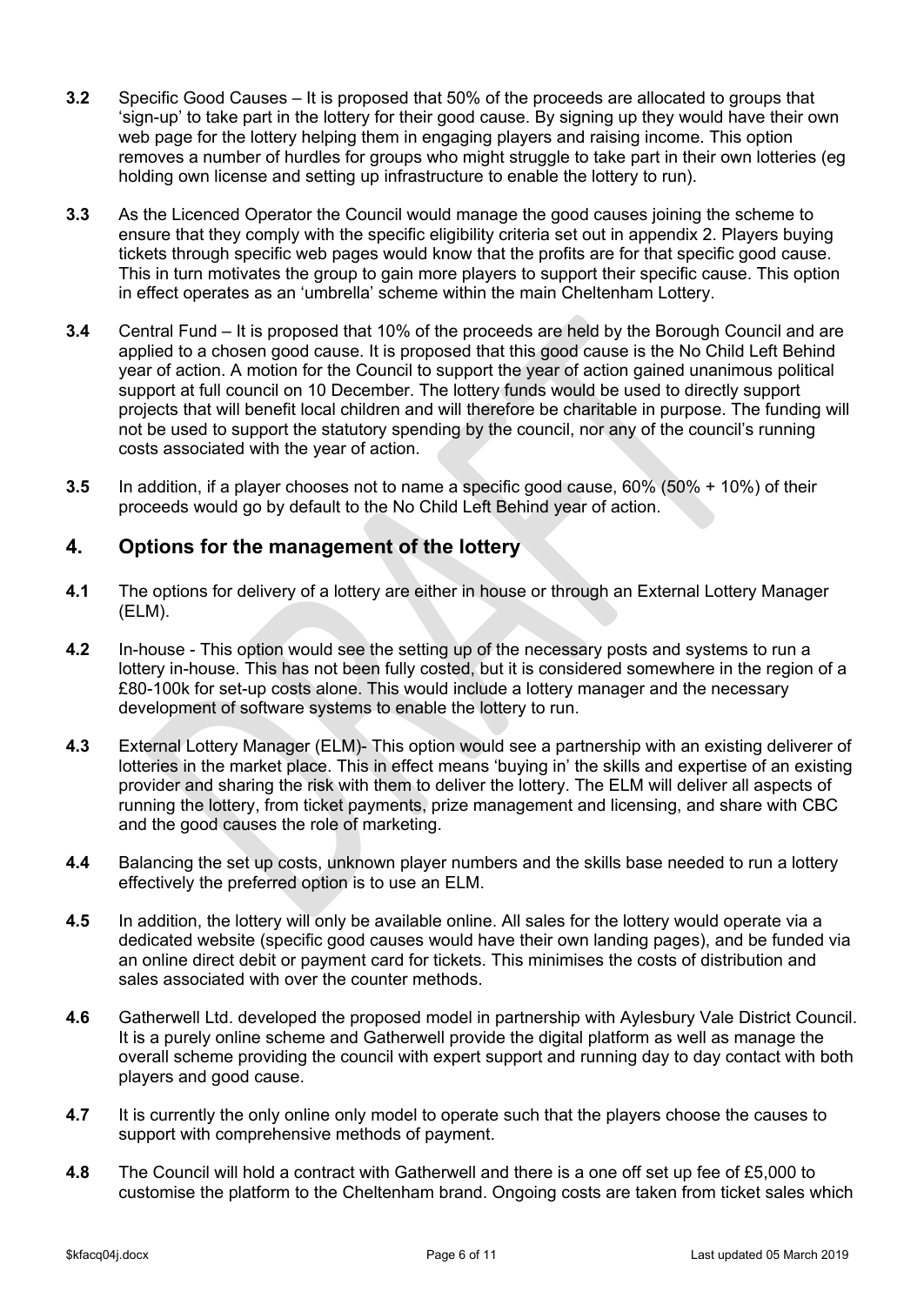includes for them insuring the jackpot prize fund.

**4.9** There are other ELMs in the market-place, but Gatherwell are the only ELM to provide specialist support for local councils with the ability for players to choose from a range of different good causes. It is therefore recommended that a contract waiver is entered into in-line with contract rule 6.1 that states that a waiver is possible where the goods, materials, works or services are of a unique or specialised nature or are identical or similar to or compatible with an existing provision so as to render only one or two sources of supply appropriate.

# **5. Gambling Responsibility**

- **5.1** Lotteries are the most common type of gambling activity across the world, and considered to be a 'low risk' form with respect to the emergence of problem gambling. This is due to its relatively controlled form. The Cheltenham Lottery will help mitigate against many of the issues related to addictive gambling by:
	- The lottery only being only playable via direct debit and by pre-arranged sign up
	- There is no 'instant' gratification or 'instant reward' to taking part
	- There will be no 'high profile' activity surrounding the draw
	- It is possible to put a maximum cap on the number of tickets that an individual can purchase
- **5.2** In addition, the Cheltenham Lottery website will contain a section providing links to gambling support organisations.
- **5.3** In this way the Cheltenham Lottery will not significantly increase problem gambling; and the benefits to good causes in the Borough from the proceeds of the lottery balances against possible negative issues.
- **5.4** A number of supporting policy statements have been drafted to be included with the submission to the Gambling Commission:
	- Children and vulnerable persons
	- Proceeds of crime
	- Fair and open gambling
	- Social responsibility
- **5.5** This report requests delegated authority for the Strategy and Engagement Manager, in consultation with the Cabinet Member Healthy Lifestyles to agree these policies prior to the submission of the application to the Gambling Commission.

#### **6. Reasons for recommendations**

- **6.1** To enable Cheltenham Borough Council to bring the associated benefits of lottery funding to support local community groups with their fundraising challenges. The benefits of this approach are:
- **6.2** Delivering proceeds locally a Cheltenham Lottery would deliver benefits only to local good causes, unlike any other model, players can be assured that the proceeds will stay in the Borough and go directly to their chosen cause.
- **6.3** Maximising benefits to the community Lotteries have to deliver a minimum of 20 per cent of proceeds to good causes. The proposed Cheltenham Lottery would make 60 per cent of proceeds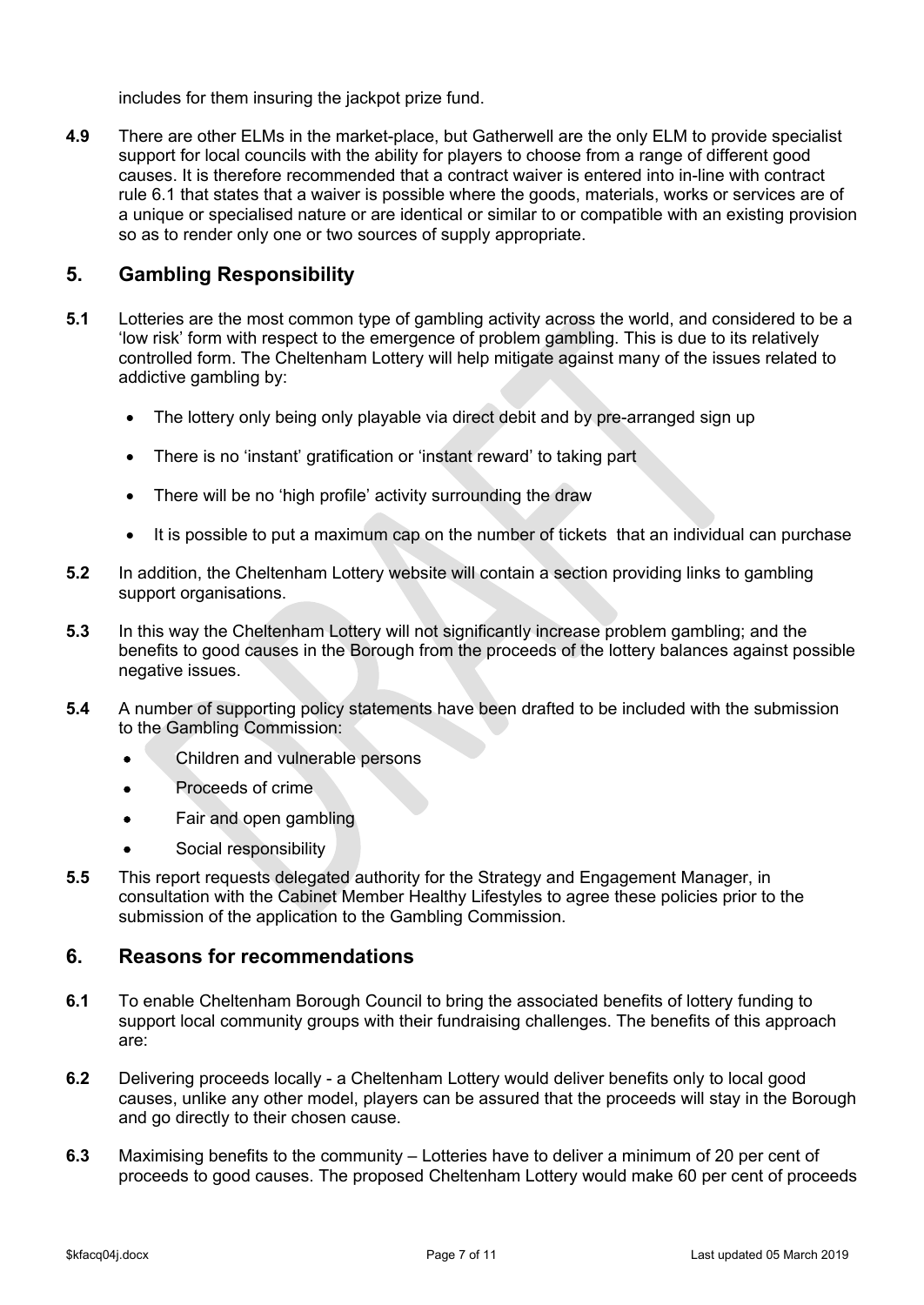available to local good causes with none of the proceeds generated being taken by Cheltenham Borough Council.

- **6.4** Minimising costs through the appointment of a recognised ELM there are minimal set-up costs, meaning the lottery is largely self-financing meaning the lottery is, based on the business case, self-financing.
- **6.5** Delivering winners locally whilst anyone can play, it is likely that players will be locally-based and hence it will be easier to maximise the value from winners' stories and encourage more participation.
- **6.6** Facilitating a wider benefit the lottery will not only deliver specific financial benefits for local good causes, but by promoting their merits, the lottery will also enable them to develop new relationships with potential donors.

## **7. Alternative options considered**

- **7.1** In essence the options for delivery of a lottery are either in house or through an External Lottery Manager (ELM).
- **7.2** Balancing the set up costs, unknown player numbers and the skills base needed to run a lottery effectively the preferred option is to use an ELM.

## **8. Performance management –monitoring and review**

- **8.1** The Lottery platform will provide the Council with a transparent operator dashboard from which live operator reports can be generated at the touch of a button. This can be shared with members on a regular basis to inform them of the number of groups, how long they have been signed up and how many tickets sales are associated in support of them.
- **8.2** The licence holders are required to submit monthly gambling returns to the Gambling Commission which are prepared by the ELM.

| <b>Report author</b>          | Contact officer: Richard.gibson@cheltenham.gov.uk, |  |  |  |  |  |  |
|-------------------------------|----------------------------------------------------|--|--|--|--|--|--|
|                               | 01242 264280                                       |  |  |  |  |  |  |
| <b>Appendices</b>             | <b>Risk Assessment</b><br>$1 -$                    |  |  |  |  |  |  |
|                               | Proposed Eligibility Criteria<br>2.                |  |  |  |  |  |  |
| <b>Background information</b> |                                                    |  |  |  |  |  |  |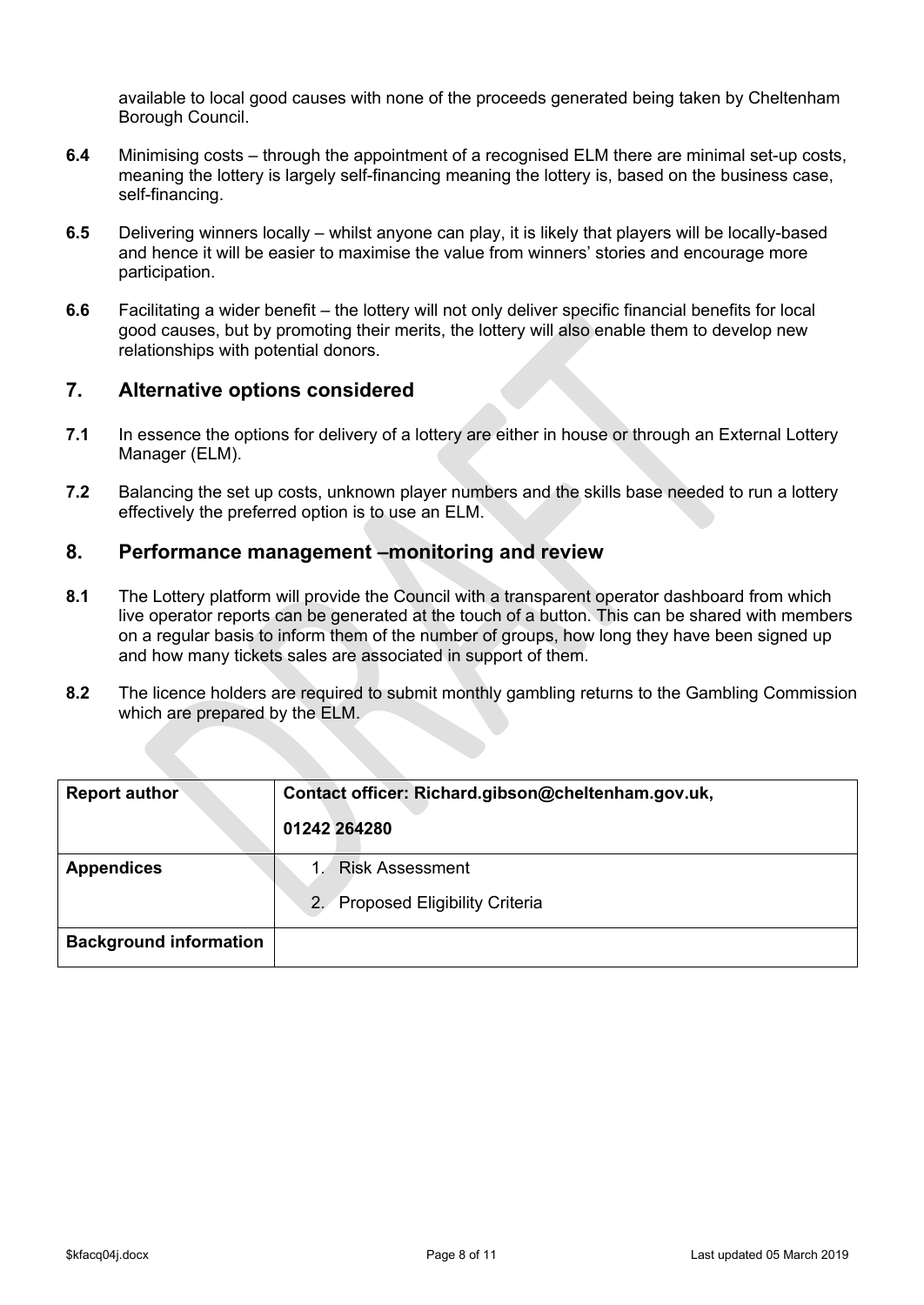# **Risk Assessment Appendix 1**

| The risk            |                                                                                                                                                |                      |                       |                 | Original risk score<br>(impact x likelihood) |              | <b>Managing risk</b> |                                                                                                                                                                                                                                                                                                                                                                                                                                                                                                                                                                                                                                                                                                                                                                                                                                                                                                                                                       |                 |                        |                                        |
|---------------------|------------------------------------------------------------------------------------------------------------------------------------------------|----------------------|-----------------------|-----------------|----------------------------------------------|--------------|----------------------|-------------------------------------------------------------------------------------------------------------------------------------------------------------------------------------------------------------------------------------------------------------------------------------------------------------------------------------------------------------------------------------------------------------------------------------------------------------------------------------------------------------------------------------------------------------------------------------------------------------------------------------------------------------------------------------------------------------------------------------------------------------------------------------------------------------------------------------------------------------------------------------------------------------------------------------------------------|-----------------|------------------------|----------------------------------------|
| <b>Risk</b><br>ref. | <b>Risk description</b>                                                                                                                        | <b>Risk</b><br>Owner | <b>Date</b><br>raised | Impact<br>$1-5$ | Likeli-<br>hood<br>$1-6$                     | <b>Score</b> | Control              | <b>Action</b>                                                                                                                                                                                                                                                                                                                                                                                                                                                                                                                                                                                                                                                                                                                                                                                                                                                                                                                                         | <b>Deadline</b> | Responsible<br>officer | <b>Transferred to</b><br>risk register |
|                     | Reputational - If the council is seen<br>as promoting gambling this could<br>impact on the reputation of the<br>council                        | Paul<br>Jones        | 14.2.19               | $\overline{2}$  | 3                                            | 6            | accept               | The community lottery is a well-<br>recognised model operating in<br>over 60 local authority areas.<br>The experience of other<br>community lotteries shows that<br>it appeals more to those who<br>want to donate rather than<br>gamble as 60p goes to good<br>causes.                                                                                                                                                                                                                                                                                                                                                                                                                                                                                                                                                                                                                                                                               | Ongoing         | Richard<br>Gibson      |                                        |
|                     | Reputational - if the lottery is seen<br>as promoting unhealthy gambling<br>behaviour then this may impact on<br>the reputation of the council | Paul<br>Jones        | 14.2.19               | $\overline{2}$  | 3                                            | 6            | accept               | It will be marketed with the<br>$\bullet$<br>promotion of good causes<br>as its focus appealing more<br>to people who are motivated<br>to donate rather than<br>gamble<br>It is delivered remotely and<br>$\bullet$<br>requires people to go<br>through the process of<br>setting up an account.<br>There is no instant<br>gratification element.<br>The top prize is capped at<br>£25k and there are no roll<br>overs, so the prizes are not<br>life changing amounts.<br>• CBC can limit the number of<br>tickets people can buy<br>There is the ability for<br>$\bullet$<br>players to self-exclude, and<br>have the ability to place<br>blocks or caps on players<br>Because the lottery is run<br>$\bullet$<br>online CBC will be able to<br>spot any unhealthy patterns.<br>As part of the Gambling<br>$\bullet$<br><b>Commission license</b><br>application we will also<br>produced a safeguarding<br>policy to protect vulnerable<br>people. | Ongoing         | Richard<br>Gibson      |                                        |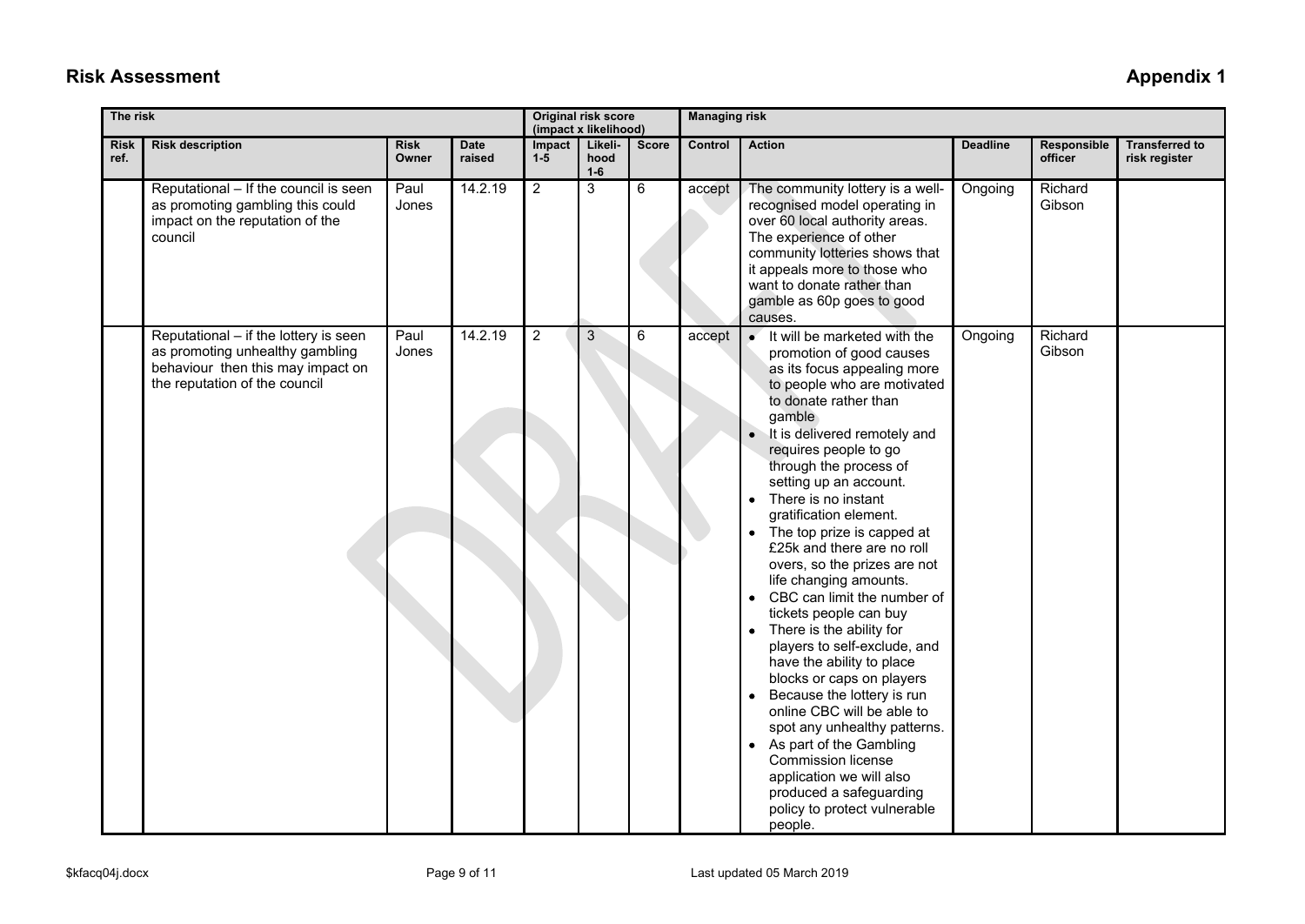| Financial - If the lottery is not as<br>popular as predicted, then there will<br>be lower than predicted sums of<br>funding being made available to<br>support good causes |               | 14.2.19 | 3 |   | reduce | CBC Comms will be active in<br>promoting the Cheltenham<br>Lottery.<br>In addition as good causes will<br>benefit from an increased<br>profile, they can be encouraged<br>to use their own promotional<br>activities to raise awareness of<br>the lottery | Ongoing | Richard<br>Gibson |  |
|----------------------------------------------------------------------------------------------------------------------------------------------------------------------------|---------------|---------|---|---|--------|-----------------------------------------------------------------------------------------------------------------------------------------------------------------------------------------------------------------------------------------------------------|---------|-------------------|--|
| Legal risks - if an organisation gets<br>accepted as beneficiary and then<br>uses the funds fraudulently.                                                                  | Paul<br>Jones | 14.2.19 | 3 | 9 | reduce | CBC will carefully scrutinise<br>each application that wishes to<br>be a registered good cause.                                                                                                                                                           | Ongoing | Richard<br>Gibson |  |

#### **Explanatory notes**

**Impact –** an assessment of the impact if the risk occurs on a scale of 1-5 (1 being least impact and 5 being major or critical)

**Likelihood –** how likely is it that the risk will occur on a scale of 1-6

(1 being almost impossible, 2 is very low, 3 is low, 4 significant, 5 high and 6 a very high probability)

**Control -** Either: Reduce / Accept / Transfer to 3rd party / Close